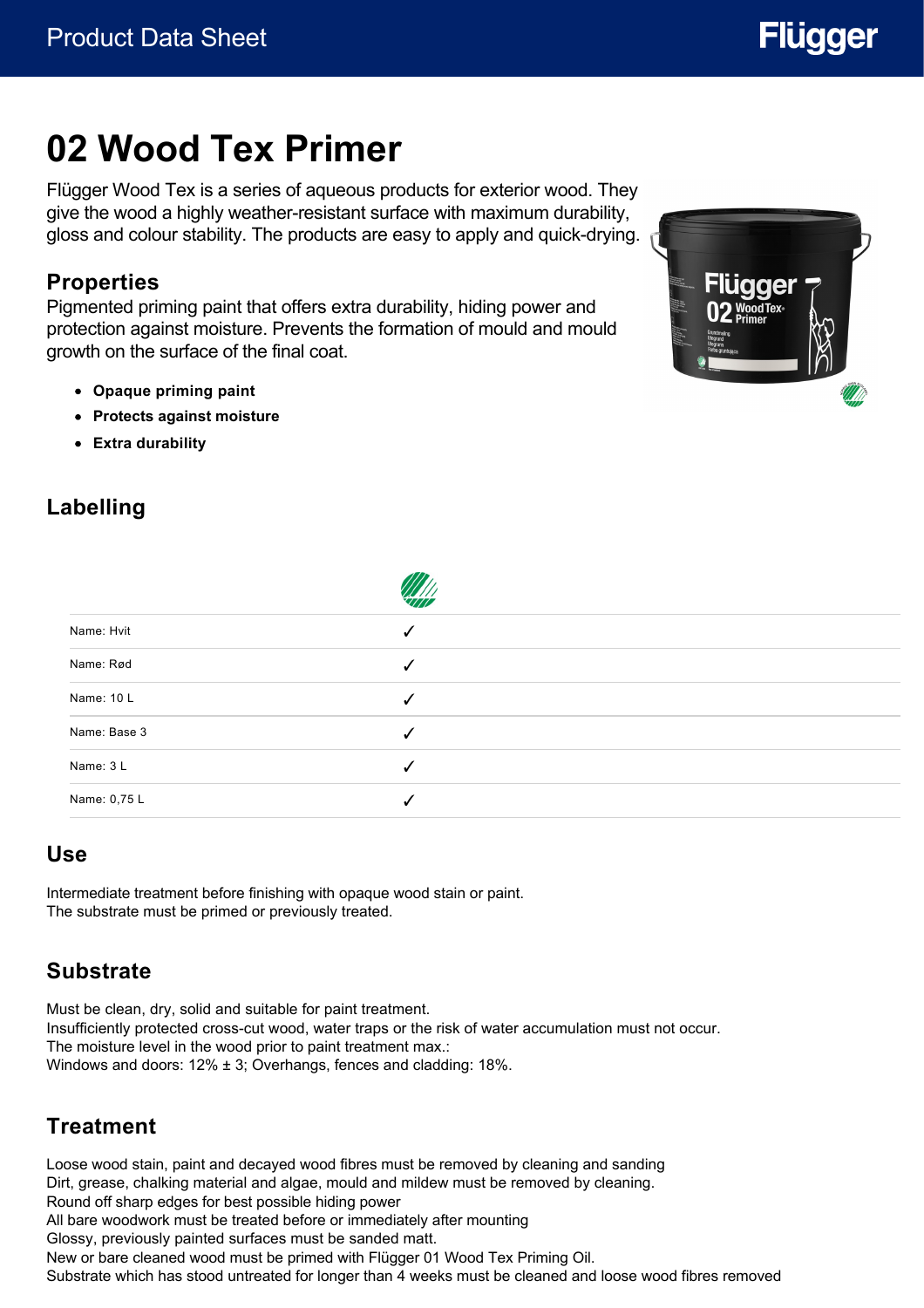#### **Application**

Brush, roller or spray. If applying using a roller or spray, brush over afterwards. Choose appropriate tools for the desired finish. Apply wet-on-wet, and finish by brushing in the same direction. Cold or heat can affect the material's viscosity Material temperature when spraying must be min. 15°C. Condensation must not form. Avoid working in direct sunlight. Cold weather and high humidity increase the drying time, complete curing and re-treatment interval. High temperature and low humidity reduce the drying time and complete curing. Always apply test treatments to check and accept the adhesion and results.

#### **Expected result**

Opaque, finish treatment with opaque wood stain or paint.

#### **Please note!**

Protect freshly painted surface from adverse weather conditions. Take appropriate measures against the effects of moisture and rainfall on freshly painted surfaces. The surface achieves maximum robustness when fully cured.

#### **Environmental information**

Clean off the paint from tools and wash them with water. Bring remains of fluent paint to the local recycling centre. Minimize your paint waste by pre-estimating how much paint you need. Keep the leftover paint for future use so you can effectively reduce the environmental impact.

**Storage:** Cool, frost free and tightly closed

## **Supplementary Info**

For this product there is issued an: [Environmental Product Declaration](https://www.environdec.com/library/epd3204)